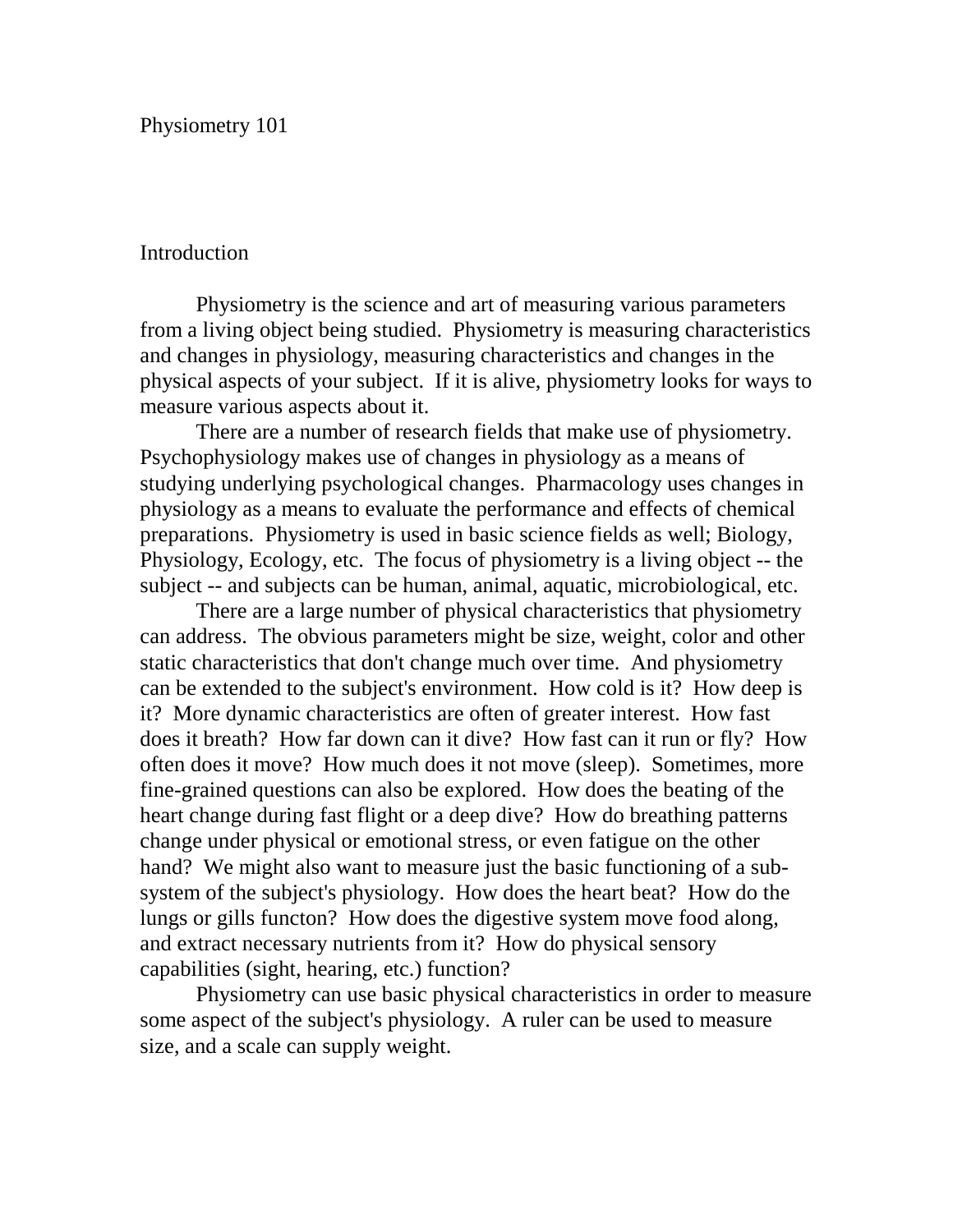Electricity is also very useful in physiometry. This is because quite a number of changes in physiology generate corresponding *electrical* changes that can be sensed, given a sufficient amount of amplification. For example, the beating of the human heart is accompanied by a very elaborate yet small electrical signal. Amplifying and filtering this electrical signal supplies the ECG (electro-cardiogram) and this waveform alone can tell a lot about the subject! The heart is actually a muscle, and muscle activation in general is accompanied by a distinct electrical signature. Again, amplifying and filtering can isolate this signature for analysis. Which direction is the eye pointed? The voltage measured across the eyes can help with that. Even the tiny electrical signal that results from hearing a sound, as this sensory event makes its way from the ear to the brain; even this can be measured and analyzed.

Some aspects of physiology don't generate a corresponding electrical signal. In such cases some sort of clever *transducer* can often be used to convert a physical characteristic into an electrical value or signal. For example, as blood is pumped into tissue by the heart, the tissue ever so slightly expands. A short time later, this same tissue shrinks as the blood flows away. A transducer can be used to sense these minute changes in size, converting the mechanical changes into an electrical signal. Or, using the same tissue example, the inflow then outflow of blood generates minute changes in the transmission of light through the tissue. A suitably configured transducer can supply light to the tissue, and also include a sensor that measures the light transmitted through the tissue. As we would expect, there will be minute changes in the transmitted light corresponding to the inflow then outflow of blood in that tissue. Transducers are used to convert some physical or mechanical aspect of the subject into an electrical signal.

Other aspects of physiology don't generate any voltages or signals, but often a careful application of a voltage or signal can be used to indirectly sense a physical or mechanical change. For example, as sweat glands are activated in the skin, due to perhaps psychological stress or Hot Flashes, the electrical resistance of the skin can change dramatically. Applying a (safe!) voltage and sensing changes in the current, or applying a fixed current and measuring the changes in the voltage; sensing the actual electrical *impedance* of a portion of your subject, or changes in that impedance, such impedance measurement techniques can help measure otherwise silent and invisible changes in your subject. As another example, as air is drawn into the lungs during inhaling, the actual impedance